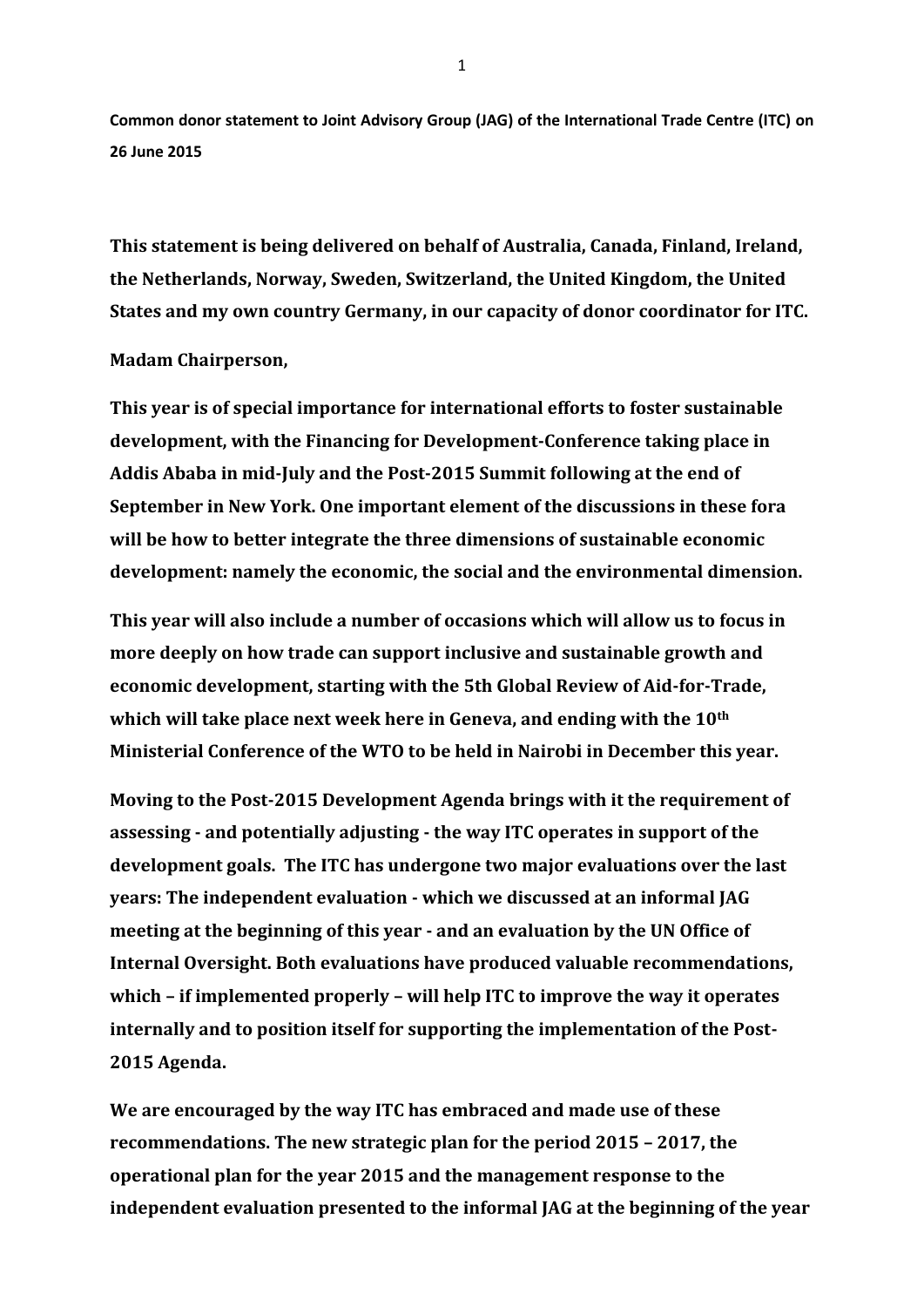**attest to that. We also welcome the tools ITC has developed to track the status of the implementation of the recommendations. We look forward to discussing the steps taken or planned to implement these recommendations during today's meeting.**

**Furthermore, we welcome the measures ITC has taken in order to make the strategic planning processes and the work around strengthening the results frameworks and the focus on impact more consultative and inclusive. The informal CCITF meeting, which was held last week and focused on ITC's strategic planning, the operationalization of the programmatic approach and the evaluation were much appreciated in this regard.**

## **Madam Chairperson,**

**After these opening remarks of a more general nature, I would now like to use this opportunity to focus on some more specific issues:**

## **No. 1: ITC's Strategy:**

**ITC's new strategy is designed to make ITC's work more focused and more results oriented. It also highlights the need for a strong integration of the diverse activities and projects through the implementation of a programmatic approach. The strategy also recognizes the need to refine the way the organization measures its results and impact.** 

**Supporting SMEs to make them more competitive and allow them to integrate into value chains remains crucial for inclusive sustainable development. We support ITC's commitment to focus on the most economically vulnerable countries and to provide entrepreneurial opportunities, particularly for women, young people and poor communities. As the development agenda becomes more integrated, donors welcome the move towards a stronger focus on multi-stakeholder partnerships.**

**ITC has come a long way to becoming more results- focused and impact-driven over the last years. We do, however, still see opportunities to improve this area further. The development of theories of change in the roll-out of the programmatic approach is of utmost importance in this regard. Furthermore the tools used to measure impact of capacity building initiatives need enhancement,**